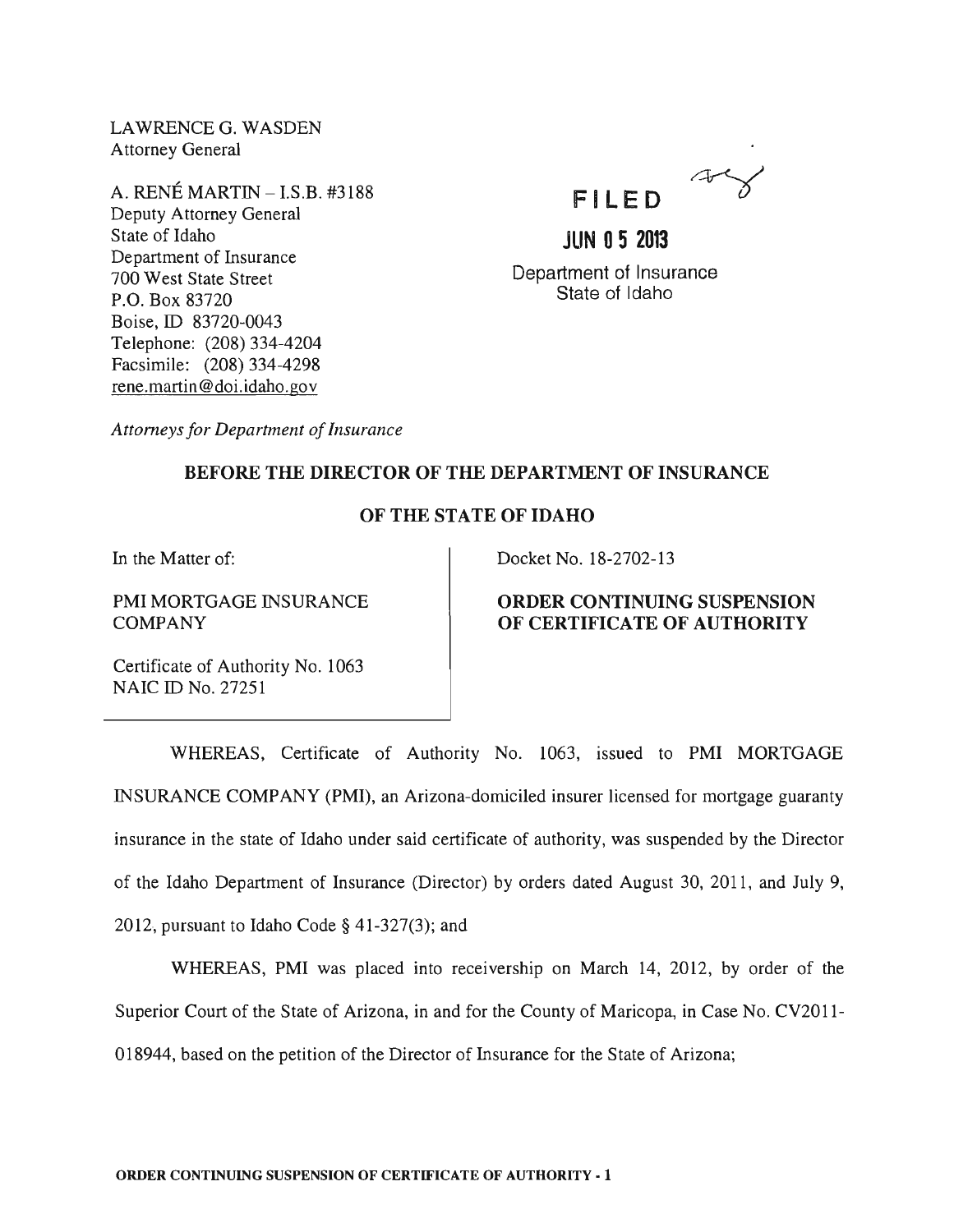NOW, THEREFORE, IT IS HEREBY ORDERED, pursuant to Idaho Code § 41-327(3), that Certificate of Authority No. 1063 issued to PMI be CONTINUED IN SUSPENSION, effective immediately, for a period of one (1) year from the date of this order. The Director may terminate the suspension sooner if the cause for said suspension is terminated and PMI is otherwise in compliance with title 41, Idaho Code.

IT IS FURTHER ORDERED that PMI shall comply with the requirements of Idaho Code § 41-329, including § 41-329(2), which states: "During the suspension period the insurer shall not solicit or write any new business in this state, but shall file its annual statement, pay fees, licenses, and taxes as required under this code, and may service its business already in force in this state, as if the certificate of authority had continued in force."

IT IS FURTHER ORDERED, pursuant to Idaho Code  $\S$  41-330(1), that, within four (4) days after notice of this suspension is provided, PMI shall notify, by any available means, every person authorized to write business in the state of Idaho by said insurance company, to immediately cease to write any further insurance business for PMI in Idaho.

#### NOTIFICATION OF RIGHTS

This is a final order of the Director. Any party may file a motion for reconsideration of this final order within fourteen (14) days of the service date of this order. The agency will dispose of the petition for reconsideration within twenty-one (21) days of its receipt, or the petition will be considered denied by operation of law. *See* Idaho Code § 67-5246(4).

Pursuant to Idaho Code §§ 67-5270 and 67-5272, any party aggrieved by this final order or orders previously issued in this case may appeal this final order and all previously issued orders in this case to district court by filing a petition in the district court of the county in which:

i. A hearing was held,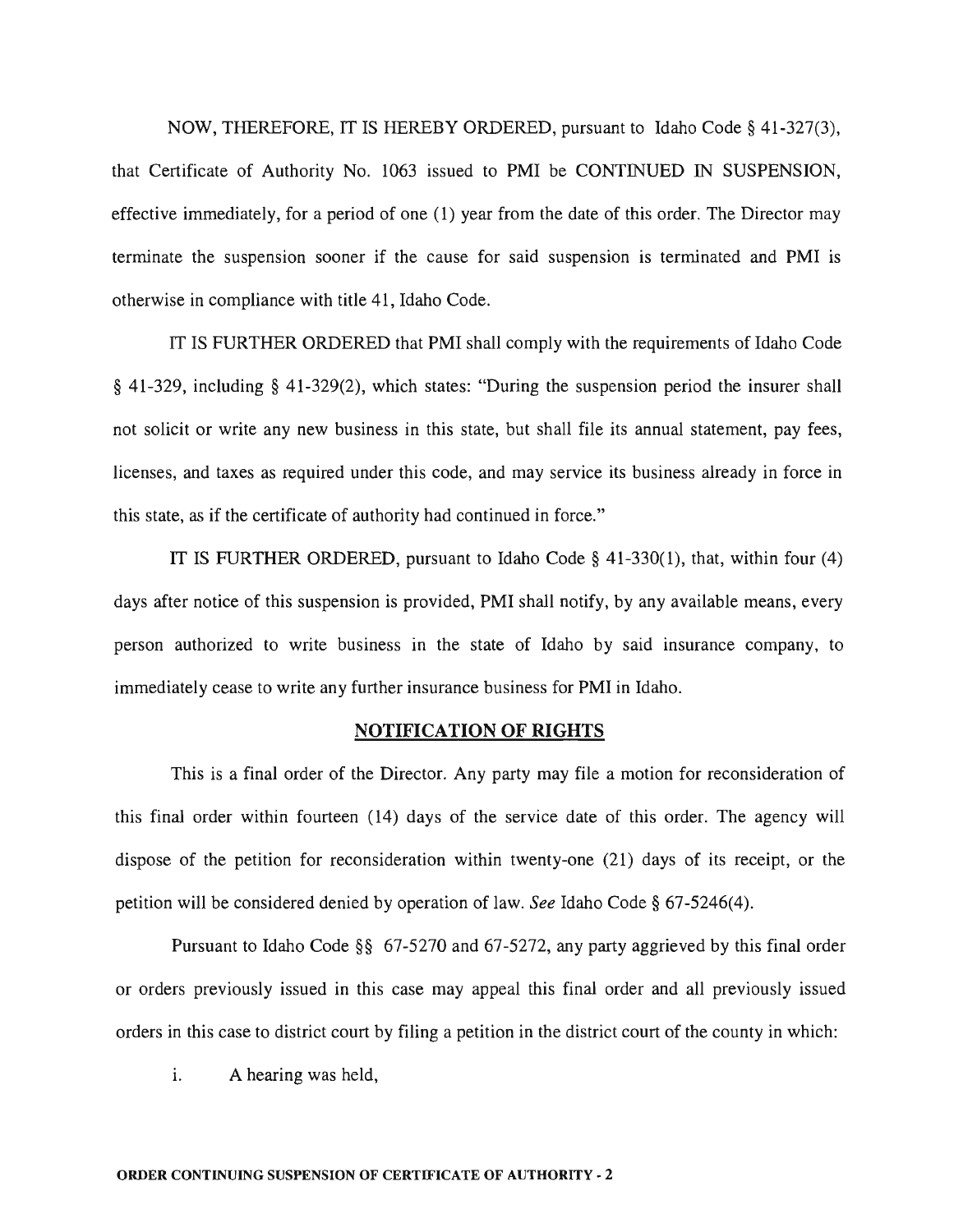- ii. The final agency action was taken,
- iii. The party seeking review of the order resides, or operates its principal place of business in Idaho, or
- iv. The real property or personal property that was the subject of the agency action is located.

An appeal must be filed within twenty-eight (28) days of (a) the service date of this final

order, (b) an order denying petition for reconsideration, or (c) the failure within twenty-one (21)

days to grant or deny a petition for reconsideration, whichever is later. *See* Idaho Code

§ 67-5273. The filing of an appeal to district court does not itself stay the effectiveness or

enforcement of the order under appeal.

DATED this **a** ay of June, 2013.

STATE OF IDAHO DEPARTMENT OF INSURANCE

 $U$ llluw $\alpha$ W. DEAL

WILLIAM Director